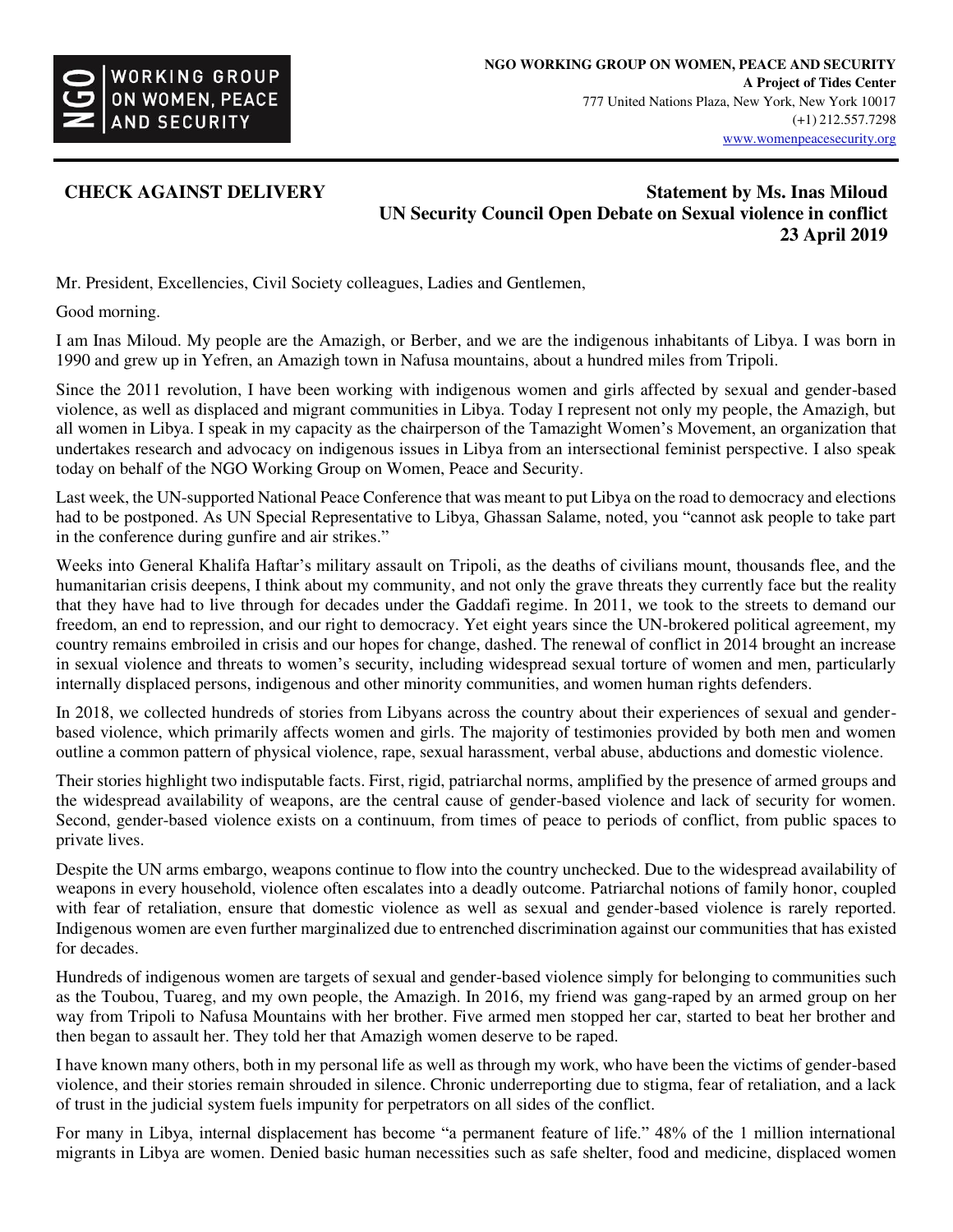and young girls and boys are especially vulnerable to violence—they are abducted, raped, often multiple times, by different perpetrators, including by armed groups as well as state actors.

Sexual and gender-based violence is perpetrated in ways that impact both women and men. Men and boys are targeted, particularly in detention centers and prisons. In Libyan detention centers, a commonly reported torture technique involves forcing men to stand in a circle to watch the rape and sometimes murder of women. Men who move or speak out are beaten or killed. In most cases, there are no services to meet the needs of female survivors, let alone male survivors. One feature of the violence targeting men and boys, and a reason for its stigmatization, are the deeply entrenched assumptions about male invulnerability. Challenging harmful gender norms and attitudes applying to both masculinities and femininities is therefore essential for addressing the root causes of gender-based violence and militarization.

## Mr. President,

Like many Libyans, the revolution changed my life. Through the revolution, I learned what it means to be an activist and why that matters not only for other women, or my own people, the Tamazight, who have been denied social, cultural and political rights for centuries but for all Libyans.

The work of women human rights defenders remains essential for both protection of basic human rights and peace and security in Libya, as well as for providing life-saving services to survivors of sexual and gender-based violence such as food, medical care, and free counseling. However, attacks against them remain on the rise—over ten cases have been documented since 2017. Sexual and gender-based violence is systematically used to intimidate and silence women activists and political figures. Reprisals for our activism and criminalization of our work has led to severe restrictions on freedom of movement, assembly, and speech. Numerous women's organizations have simply stopped working due to such harassment and threats.

Enabling women's full participation in public life, as activists, politicians, or ordinary citizens, is an essential step toward challenging the deeply held beliefs about the roles of men and women—participation is, therefore, a necessary condition for adequately addressing sexual and gender-based violence against all groups.

Critically, the UNSMIL-led peace process largely excluded Libyan women and indigenous groups. As a result, the 2015 Libyan Political Agreement does not reflect many crucial issues, such as gender equality, sexual and gender-based violence, displacement, restrictions on freedom of movement, particularly of young women, and fear of reprisals for activism on women's rights.

When UN Secretary-General António Guterres visited Libya earlier this month, while many meetings took place behind closed doors, there was no clear signal that civil society was invited to participate. This reflects a broader pattern of disengagement between ordinary Libyans and the UN-led peace process. You cannot build peace without building trust with our communities and having meaningful consultation with civil society.

Mr. President, last week, my cousin's entire family was killed when their house was destroyed during the recent shelling in Tripoli. Theirs is just one example of the toll this conflict has taken on civilian lives. As bombs rain down on Tripoli and clashes continue in Alzizia and Zuwaya, ordinary Libyans now look to this Council to speak in a unified voice and take swift action to avert the current crisis and put Libya on the path to peace.

We call on the Security Council to:

- **Demand a ceasefire and ensure that civilians are protected from attacks.** We welcome recent efforts to this end and urge all Council members to ensure international humanitarian law is upheld.
- **Stop the sale of weapons that are being used to perpetuate the violence, including sexual and gender-based violence.** All Member States must uphold international law, including the Arms Trade Treaty and enforce the UN embargo on all weapons sales to Libya. Recognize the gendered impact of arms. Security sector reform and disarmament, demobilization and reintegration are urgently needed.
- **Investigate all allegations of sexual violence promptly, impartially, and fully.**
- **Support survivors. A survivor-centered approach means ensuring both their rights, as well as addressing their needs.** As a priority, access to life-saving interventions and post-rape medical care, including comprehensive sexual and reproductive health services, emergency contraception, the option of safe abortion services, and HIV prevention and treatment.
- **Protect the human rights of refugees and migrants in accordance with international law.**